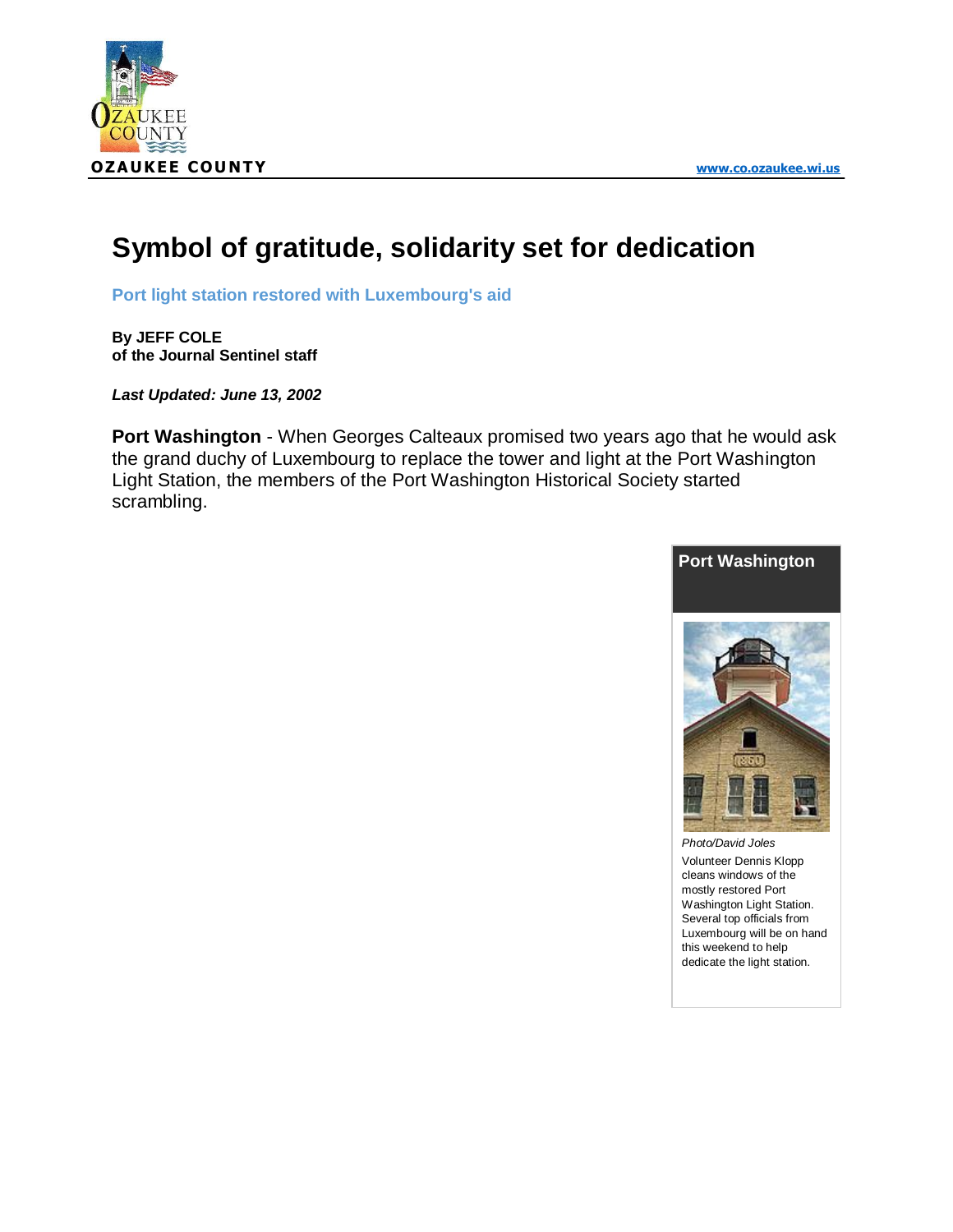Calteaux is Luxembourg's director of national sites and monuments, so he was someone who could probably pull something off, the historical society decided. Society members got busy drawing up plans, raising money and finding volunteers to help restore the 142-year-old light station at 311 Johnson St.

Calteaux came through. The assembly arrived in March and was installed in April.

"It was just a dream at that time," Port Washington Historical Society President Ann Flierl said. "But we had a feeling it could be done."



Ron Mans climbs the ladder into the cupola of the Port Washington Light Station. Officials estimate \$75,000 still is needed to finish restoring the 142-year-old station.

The dream officially becomes reality Sunday when the historical society dedicates the restored tower and lantern at the light station. The work was part of the society's effort to restore the entire light station to how it looked when it was in use, Flierl said.

Most of the work was done by volunteers.

The society has raised about \$150,000 to pay for other aspects of the restoration, said Nancy Mersereau, who is chairing the dedication ceremony. The society estimates it needs an additional \$75,000 to complete the project.

The tower and lantern were donated by Luxembourg both to honor the 70,000 U.S. servicemen who helped liberate the country during World War II and because so many of its immigrants settled in Ozaukee County, Mersereau said.

Luxembourg, a tiny country about the size of Rhode Island, is between Belgium, France and Germany. Its population is about 440,000.

Dignitaries from the United States and Luxembourg will gather on the bluff overlooking Lake Michigan for the ceremony.

Calteaux will be there, along with Erna Hennicot-Schoepges, who is Luxembourg's minister of public works as well as minister of culture, higher education and research; Arlette Paccoud Conzemius, Luxembourg's ambassador to the United States; Georges Faber, counsel general of Luxembourg, who is based in New York City; and a number of other Luxembourg officials.

Among those representing Port Washington and the U.S. will be U.S. Rep. F. James Sensenbrenner Jr. (R-Wis.), Lt. Gov. Margaret Farrow, Port Washington Mayor Mark Gottlieb and several other local dignitaries.

Also coming from Luxembourg will be the Troaterbattien, a well-known Luxembourg band.